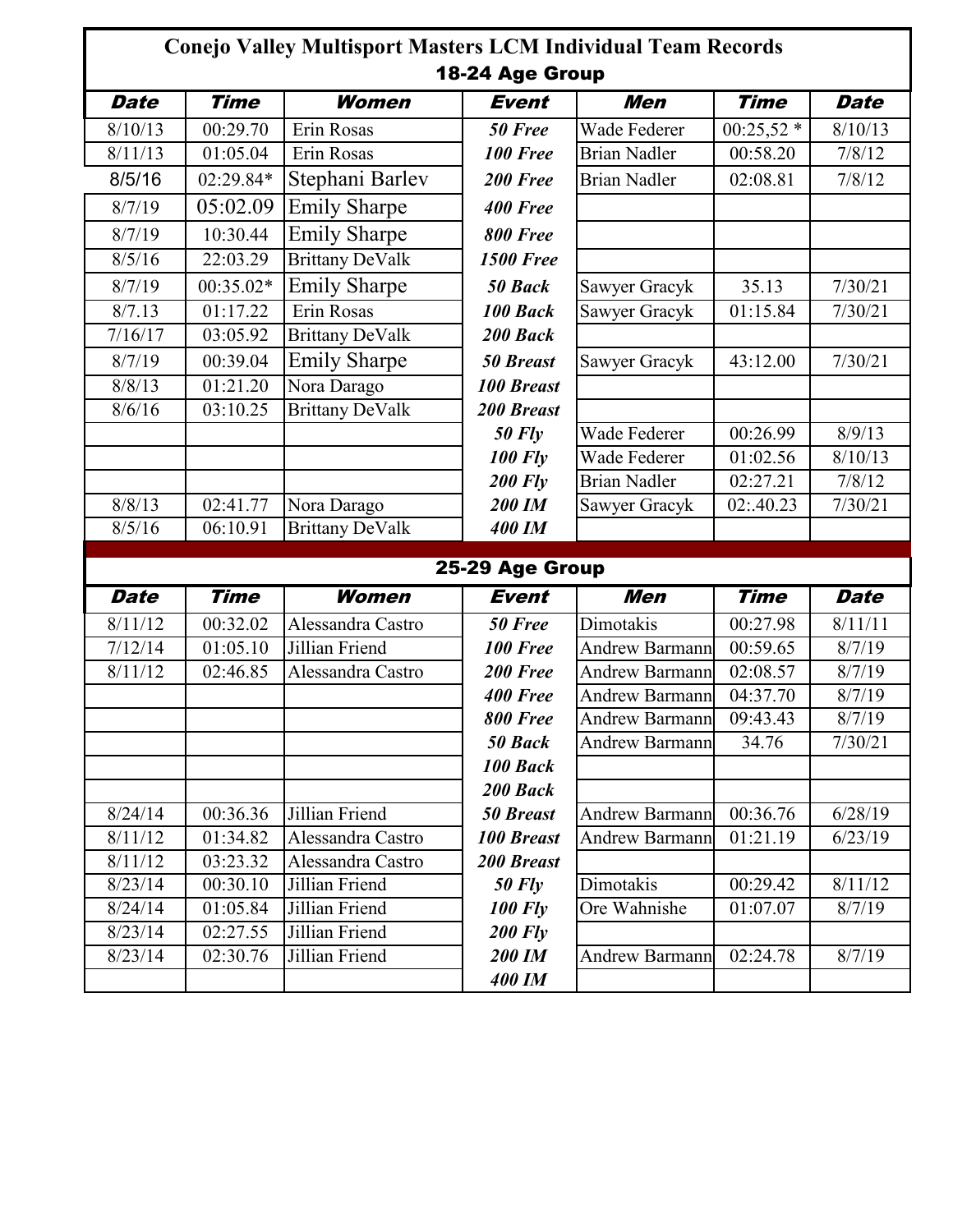|             |             |                        | 30-34 Age Group   |                |                       |             |
|-------------|-------------|------------------------|-------------------|----------------|-----------------------|-------------|
| <b>Date</b> | <b>Time</b> | Women                  | <b>Event</b>      | <b>Men</b>     | <b>Time</b>           | <b>Date</b> |
|             |             |                        | 50 Free           | Daisuke Ito    | 00:26.26              | 8/6/14      |
| 6/4/16      | 01:22.91    | Cindie Boosin          | <b>100 Free</b>   |                |                       |             |
|             |             |                        | 200 Free          | Daisuke Ito    | 02:11.91              | 8/24/14     |
|             |             |                        | 400 Free          |                |                       |             |
|             |             |                        | <b>800 Free</b>   |                |                       |             |
|             |             |                        | <b>1500 Free</b>  | Daisuke Ito    | 19:54.92              | 8/22/14     |
|             |             |                        | 50 Back           | Daisuke Ito    | 00:30.00"             | 8/23/14     |
|             |             |                        | 100 Back          | Daisuke Ito    | 01:04.79              | 8/17/14     |
|             |             |                        | 200 Back          | Daisuke Ito    | 02:29.44              | 8/4/14      |
|             |             |                        | <b>50 Breast</b>  |                |                       |             |
|             |             |                        | <b>100 Breast</b> | Justin McClure | 01:21.27              | 8/24/14     |
|             |             |                        | <b>200 Breast</b> |                |                       |             |
|             |             |                        | $50$ Fly          | Justin McClure | $\overline{0}0:29.56$ | 8/23/14     |
|             |             |                        | <b>100 Fly</b>    |                |                       |             |
|             |             |                        | $200$ Fly         | Justin McClure | 02:45.13              | 8/23/14     |
|             |             |                        | <b>200 IM</b>     | Marc Mohr      | 03:14.84              | 6/19/10     |
|             |             |                        | <b>400 IM</b>     |                |                       |             |
|             |             |                        | 35-39 Age Group   |                |                       |             |
| <b>Date</b> | <b>Time</b> | Women                  | <b>Event</b>      | Men            | <b>Time</b>           | <b>Date</b> |
| 7/16/17     | 00:31.39    | Cindie Boosin          | 50 Free           |                |                       |             |
| 6/16/17     | 01:11.26    | Calley Prezzano        | 100 Free          |                |                       |             |
| 7/30/21     | 02:39.23    | <b>Calley Prezzano</b> | 200 Free          |                |                       |             |
|             |             |                        | 400 Free          |                |                       |             |
|             |             |                        | <b>800 Free</b>   |                |                       |             |
|             |             |                        | 1500 free         |                |                       |             |
| 7/30/21     | 00:36.90    | Calley Prezzano        | 50 Back           |                |                       |             |
| 7/30/21     | 01:19.79    | <b>Calley Prezzano</b> | 100 Back          |                |                       |             |
|             |             |                        | 200 Back          |                |                       |             |
| 7/30/21     | 00:44.15    | Calley Prezzano        | <b>50 Breast</b>  |                |                       |             |
|             |             |                        | <b>100 Breast</b> |                |                       |             |
|             |             |                        | 200 Breast        |                |                       |             |
| 7/30/21     | 00:37.16    | Calley Prezzano        | <b>50 Fly</b>     |                |                       |             |
|             |             |                        | <b>100 Fly</b>    |                |                       |             |
|             |             |                        |                   |                |                       |             |
|             |             |                        | <b>200 Fly</b>    |                |                       |             |
|             |             |                        | 200 IM            |                |                       |             |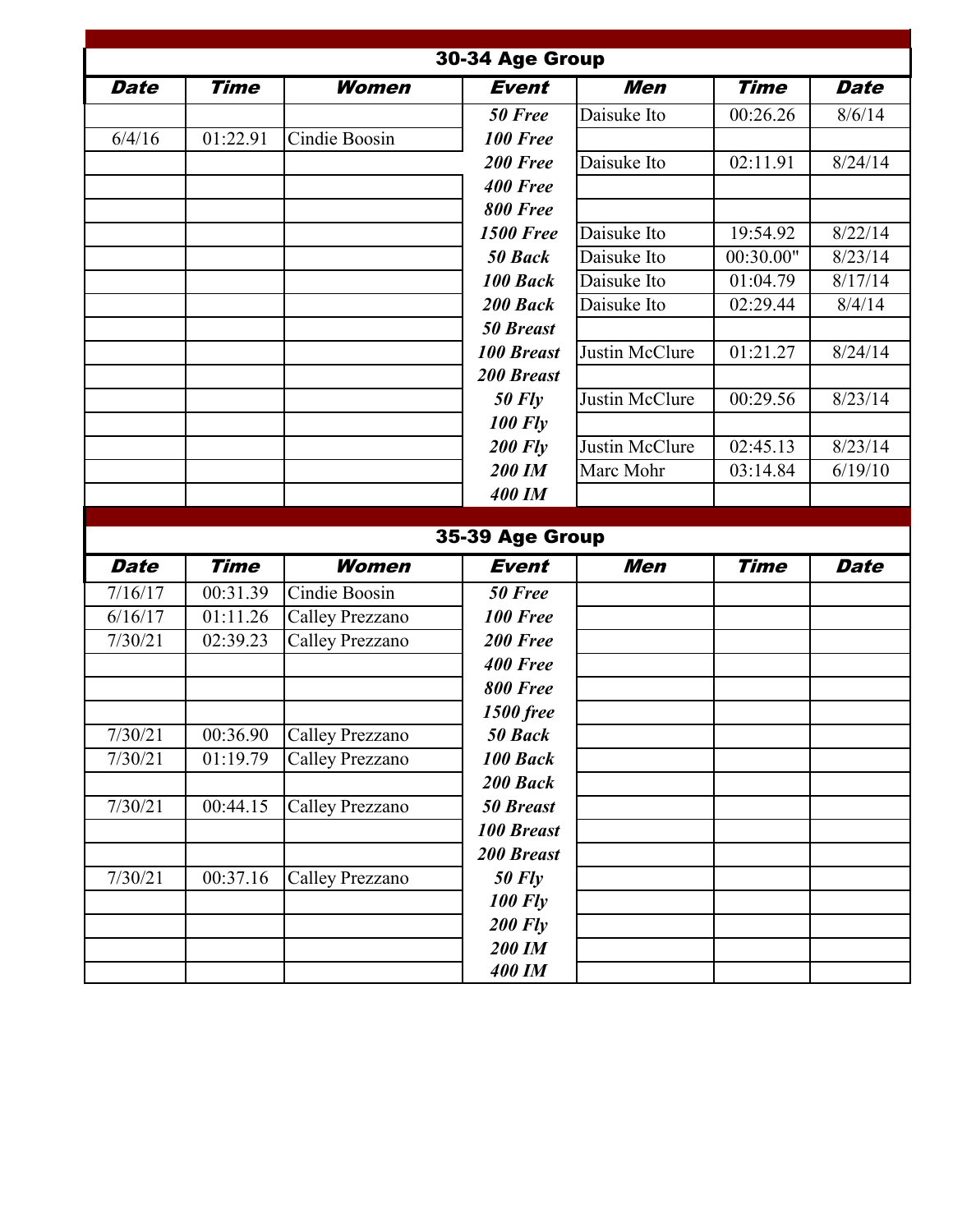| 40-44 Age Group    |                        |                                           |                   |                              |                       |                    |  |  |
|--------------------|------------------------|-------------------------------------------|-------------------|------------------------------|-----------------------|--------------------|--|--|
| Date               | <b>Time</b>            | Women                                     | Event             | Men                          | <b>Time</b>           | <b>Date</b>        |  |  |
| 7/10/21            | 00:30.91               | Eve Maidenberg                            | 50 Free           | Kelly Karren                 | $\overline{0}0:26.15$ | 8/13/15            |  |  |
| 8/7/19             | 01:07.11               | Eve Maidenberg                            | 100 Free          | Kelly Karren                 | 00:59.07              | 5/17/15            |  |  |
| 8/7/19             | 02:24.16               | Eve Maidenberg                            | 200 Free          | <b>Steve Arvedson</b>        | 02:14.07              | 7/27/10            |  |  |
| 7/10/21            | 05:05.87               | Eve Maidenberg                            | <b>400 Free</b>   | Jonathan Kretz               | 05:03.03              | 7/30/21            |  |  |
| 8/7/19             | 10:27.07               | Eve Maidenberg                            | <b>800 Free</b>   | Jonathan Kretz               | 10:32.79              | 7/30/21            |  |  |
| 6/28/19            | 20:31.55               | Eve Maidenberg                            | <b>1500 free</b>  | Jonathan Kretz               | 20:41.16              | 7/30/21            |  |  |
| 7/30/21            | 00:35.41               | Jennifer Finotti Sheppard                 | 50 Back           | Kelly Karren                 | 00:31.94              | 8/7/15             |  |  |
| 7/30/21            | 01:14.80               | Jennifer Finotti Sheppard                 | 100 Back          | Kelly Karren                 | 01:08.80              | 8/3/14             |  |  |
| 7/30/21            | 02:39.40               | Jennifer Finotti Sheppard                 | 200 Back          | Kelly Karren                 | 02:37.92              | 8/11/15            |  |  |
| 8/19/16            | 00:41.78               | Leslie Monroe                             | <b>50 Breast</b>  | Jonathan Kretz               | 00:37.25              | 7/30/21            |  |  |
| 8/6/16             | $\overline{0}$ 1:31.79 | Leslie Monroe                             | <b>100 Breast</b> | <b>Steve Arvedson</b>        | 01:19.70              | 7/27/10            |  |  |
| 8/10/13            | 03:21.65               | Deanna Koehler                            | <b>200 Breast</b> |                              |                       |                    |  |  |
| 8/15/15            | 00:38.09               | Michelle Stearns                          | $50$ Fly          | Kelly Karren                 | 00:27.89              | 8/12/15            |  |  |
| 8/18/16            | 01:16.79               | Leslie Monroe                             | <b>100 Fly</b>    | Kelly Karren                 | 01:03.59              | 8/13/15            |  |  |
| 8/7/16             | 02:54.88               | Leslie Monroe                             | $200$ Fly         |                              |                       |                    |  |  |
| 7/30/21            | 02:45.12               | Jennifer Finotti Sheppard                 | 200 IM            | <b>Steve Arvedson</b>        | 02:34.22              | 7/27/10            |  |  |
| 8/5/16             | 05:57.90               | Leslie Monroe                             | 400 IM            | Jonathan Kretz               | 05:59.78              | 8/7/19             |  |  |
|                    |                        |                                           |                   |                              |                       |                    |  |  |
|                    |                        |                                           |                   |                              |                       |                    |  |  |
|                    |                        |                                           | 45-49 Age Group   |                              |                       |                    |  |  |
| <b>Date</b>        | <b>Time</b>            | Women                                     | Event             | Men                          | <b>Time</b>           | <b>Date</b>        |  |  |
| 8/14/11            | 00:29.65               | <b>Becky Cleavenger</b>                   | 50 Free           | Matt Biondi                  | $00:25.03*$           | $7/6/2014$ !!      |  |  |
| 8/14/11            | 01:0622                | <b>Becky Cleavenger</b>                   | 100 Free          | Matt Biondi                  | $00:54.10*$           | $7/6/2014$ !!      |  |  |
| 8/10/12            | 02:26.23               | <b>Becky Cleavenger</b>                   | 200 Free          | Doug Koehler                 | 02:13.27              | 8/23/14            |  |  |
| 8/15/15            | 05:19.40               | Deanna Koehler                            | 400 Free          | Doug Koehler                 | 04:44.00              | 8/15/15            |  |  |
| 8/14/15            | 11:01.16*              | Deanna Koehler                            | <b>800 Free</b>   | <b>Ted Waldron</b>           | 10:59.49              | 8/12/12            |  |  |
| 8/7/19             | 20:25.69               | Leslie Monroe                             | <b>1500 Free</b>  | Doug Koehler                 | 18:32.19              | 8/22/14            |  |  |
| 8/12/18            | 00:36.03               | Beata Konopka                             | 50 Back           | M. Boosin                    | $00:30.00*$           | $8/7/2014$ !!      |  |  |
| 8/12/18            | 01:21.65*              | Beata Konopka                             | 100 Back          | M. Boosin                    | 01:08.95              | 8/8/14             |  |  |
| 6/3/18             | 03:02.86               | Beata Konopka                             | 200 Back          | M. Boosin                    | 02:43.96              | 8/24/14            |  |  |
| 8/6/14             | 00:39.44               | J. Weiderman                              | <b>50 Breast</b>  | Doug Koehler                 | 00:34.14              | 8/9/15             |  |  |
| 8/16/15            | 01:27.93               | J. Weiderman                              | <b>100 Breast</b> | Doug Koehler                 | 01:14.46              | 8/4/14             |  |  |
| 8/15/15            | 03:11.70               | J. Weiderman                              | 200 Breast        | Doug Koehler                 | 02:43.83              | 8/8/14             |  |  |
| 8/14/11            | 00:33.90               | <b>Becky Cleavenger</b>                   | $50$ Fly          | Kelly Karren                 | 00:28.09              | 8/4/18             |  |  |
| 7/11/15            | 01:23.76               | Deanna Koehler                            | <b>100 Fly</b>    | Kelly Karren                 | 01:03.79!!            | 8/4/18             |  |  |
| 8/7/19             | 02:51.67               | Leslie Monroe                             | <b>200 Fly</b>    | Doug Koehler                 | 02:39.64              | 8/15/15            |  |  |
| 8/14/11<br>8/14/15 | 02:53.81<br>06:21.89   | <b>Becky Cleavenger</b><br>Deanna Koehler | 200 IM<br>400 IM  | Doug Koehler<br>Doug Koehler | 02:28.87<br>05:21.58  | 8/24/14<br>8/22/14 |  |  |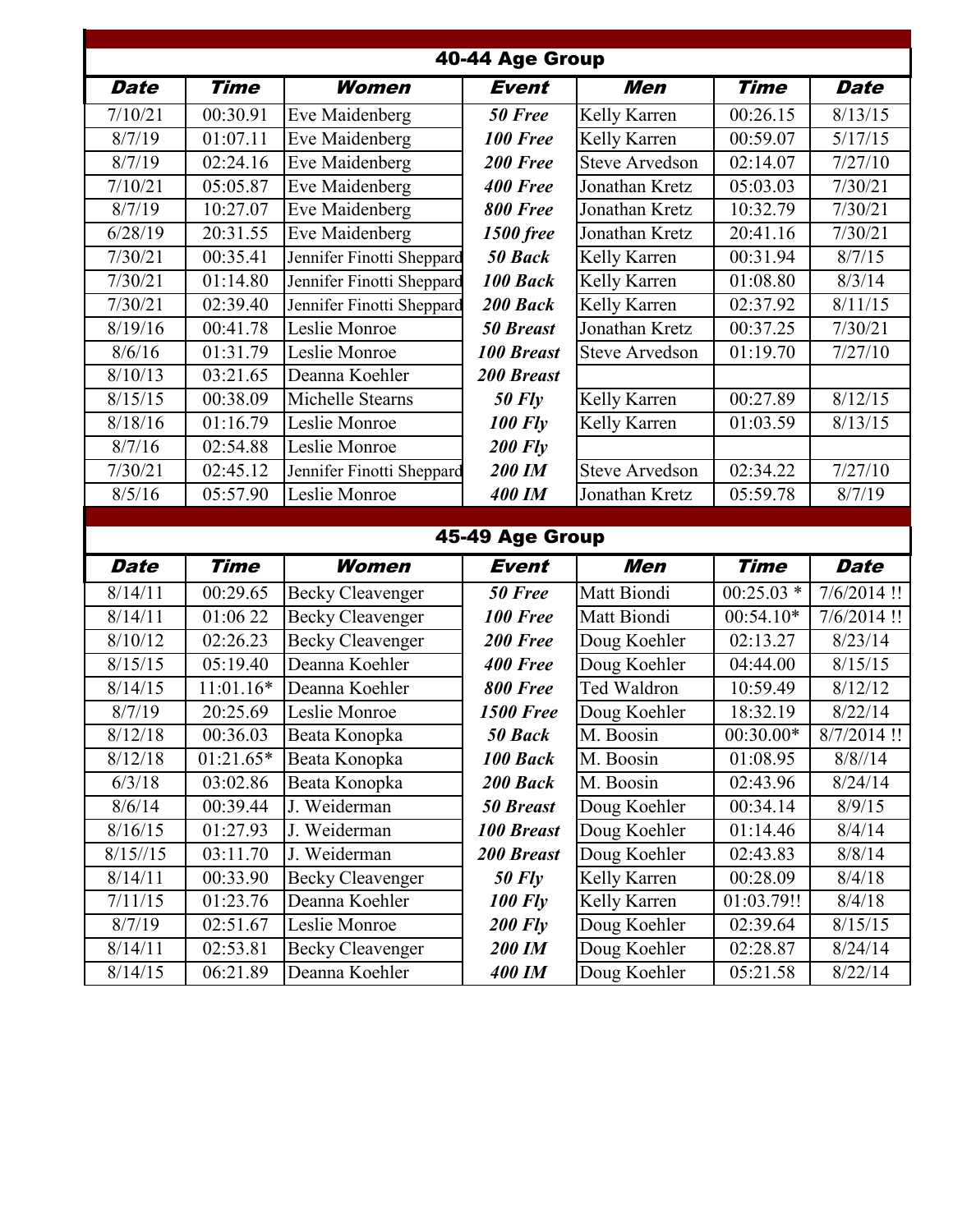| 50-54 Age Group |             |                         |                   |                         |                        |                   |  |
|-----------------|-------------|-------------------------|-------------------|-------------------------|------------------------|-------------------|--|
| <b>Date</b>     | <b>Time</b> | Women                   | <b>Event</b>      | Men                     | <b>Time</b>            | <b>Date</b>       |  |
| 8/6/14          | 00:29.68    | L. Shoennman            | 50 Free           | Michael Boosin          | 00:25.42*              | 8/19/16           |  |
| 8/4/14          | 01:05.05    | L. Shoennman            | 100 Free          | Michael Boosin          | 00:58.77               | 8/21/16           |  |
| 8/7/19          | 02:20.15    | Jill Gellatly           | 200 Free          | Eric Marnoch            | 02:19.86*              | 8/12/18           |  |
| 8/7/19          | 04:49.13    | Jill Gellatly           | 400 Free          | Doug Koehler            | 04:47.16               | 8/6/16            |  |
| 8/12/18         | 10:11.35    | Jill Gellatly           | 800 Free          |                         |                        |                   |  |
| 8/7/19          | 19:00.94    | Jill Gellatly           | <b>1500 Free</b>  | Doug Koehler            | 19:36.48               | 8/5/16            |  |
| 8/7/19          | 00:36.05    | Beata Konopka           | 50 Back           | Michael Boosin          | 00:30.28               | 8/17/16!!         |  |
| 6/23/19         | 01:17.20    | Jill Gellatly           | 100 Back          | Michael Boosin          | 01:13.20               | 7/16/17           |  |
| 6/23/19         | 02:41.89    | Jill Gellatly           | 200 Back          | <b>Bradley Stolshek</b> | 02:51.95               | 5/6/12            |  |
| 8/12/18         | 00:39.44    | Jen Weiderman           | <b>50 Breast</b>  | Doug Koehler            | 00:34.55               | 8/19/16           |  |
| 6/3/18          | 01:27.70    | Jen Weiderman           | <b>100 Breast</b> | Doug Koehler            | 01:15.38               | 8/18/16           |  |
| 8/12/18         | 03:10.00    | Jen Weiderman           | 200 Breast        | Doug Koehler            | 02:52.53               | 7/16/17           |  |
| 8/4/18          | 00:32.11    | <b>Arlette Godges</b>   | $50$ Fly          | Doug Koehler            | 00:31.73               | $\frac{7}{16/17}$ |  |
| 8/14/17         | 01:15.25    | Arlette Godges          | <b>100 Fly</b>    | Doug Koehler            | 01:13.12               | 6/3/18            |  |
| 8/10/18         | 03:16.44    | Jen Weiderman           | <b>200 Fly</b>    | Doug Koehler            | 02:45.60               | 8/7/19            |  |
| 8/7/19          | 02:40.79    | Jill Gellatly           | 200 IM            | Doug Koehler            | 02:32.08               | 8/17/16           |  |
| 8/7/19          | 05:45.53    | Jill Gellatly           | 400 IM            | Doug Koehler            | 05:31.94               | 8/17/16           |  |
|                 |             |                         |                   |                         |                        |                   |  |
|                 |             |                         |                   |                         |                        |                   |  |
|                 |             |                         | 55-59 Age Group   |                         |                        |                   |  |
| <b>Date</b>     | <b>Time</b> | Women                   | Event             | Men                     | <b>Time</b>            | <b>Date</b>       |  |
| 9/7/19          | 00:29.93    | <b>Becky Cleavenger</b> | 50 Free           | Chris Wall              | $\overline{00:}27.20*$ | 8/14/17           |  |
| 9/7/19          | 01:05.70    | <b>Becky Cleavenger</b> | 100 Free          | Scott Adair             | 01:01.60               | 8/7/19            |  |
| 9/7/19          | 02:24.57    | <b>Becky Cleavenger</b> | 200 Free          | Doug Koehler            | 02:21.39               | 7/30/21           |  |
| 7/19/21         | 05:19.48    | <b>Becky Cleavenger</b> | 400 Free          | Doug Koehler            | 04:21.39               | 7/30/21           |  |
| 8/9/13          | 11:55.18    | Niki Stokols            | <b>800 Free</b>   |                         |                        |                   |  |
| 8/7/13          | 22:21.61    | Niki Stokols            | <b>1500 Free</b>  | Tom Pani                | 23:39.72               | 7/9/11            |  |
| 7/8/12          | 00:37.60    | Nancy K-Reno            | 50 Back           | Michael Boosin          | 00:32.92               | 10/7/21           |  |
| 7/30/21         | 01:25.39    | <b>Becky Cleavenger</b> | 100 Back          | <b>Bradley Stolshek</b> | 01:16.57               | 8/4/18            |  |
| 8/4/18          | 03:00.10    | <b>Becky Cleavenger</b> | 200 Back          | <b>Bradley Stolshek</b> | 02:52.25               | 8/4/18            |  |
| 8/7/19          | 00:40.33    | <b>Arlette Godges</b>   | <b>50 Breast</b>  | Chris Wall              | 00:39.53               | 6/30/18           |  |
| 9/30/21         | 01:29.72    | Jen Weiderman           | 100 Breast        | Doug Koehler            | 01:20.22               | 7/30/21           |  |
| 9/30/21         | 03:13.95    | Jen Weiderman           | 200 Breast        | Keith Robinson          | 03:31.15               | 7/16/17           |  |
| 8/7/19          | 00:32.13    | <b>Arlette Godges</b>   | $50$ Fly          | <b>Bradford Stanley</b> | 00:30.99               | 8/7/19            |  |
| 9/7/19          | 01:16.54    | <b>Arlette Godges</b>   | <b>100 Fly</b>    |                         |                        |                   |  |
| 9/30/21         | 03:16.44    | Jen Weiderman           | <b>200 Fly</b>    |                         |                        |                   |  |
| 8/12/18         | 02:51.94!!  | <b>Becky Cleavenger</b> | 200 IM            | <b>Bradley Stolshek</b> | 02:53.22               | 8/4/18            |  |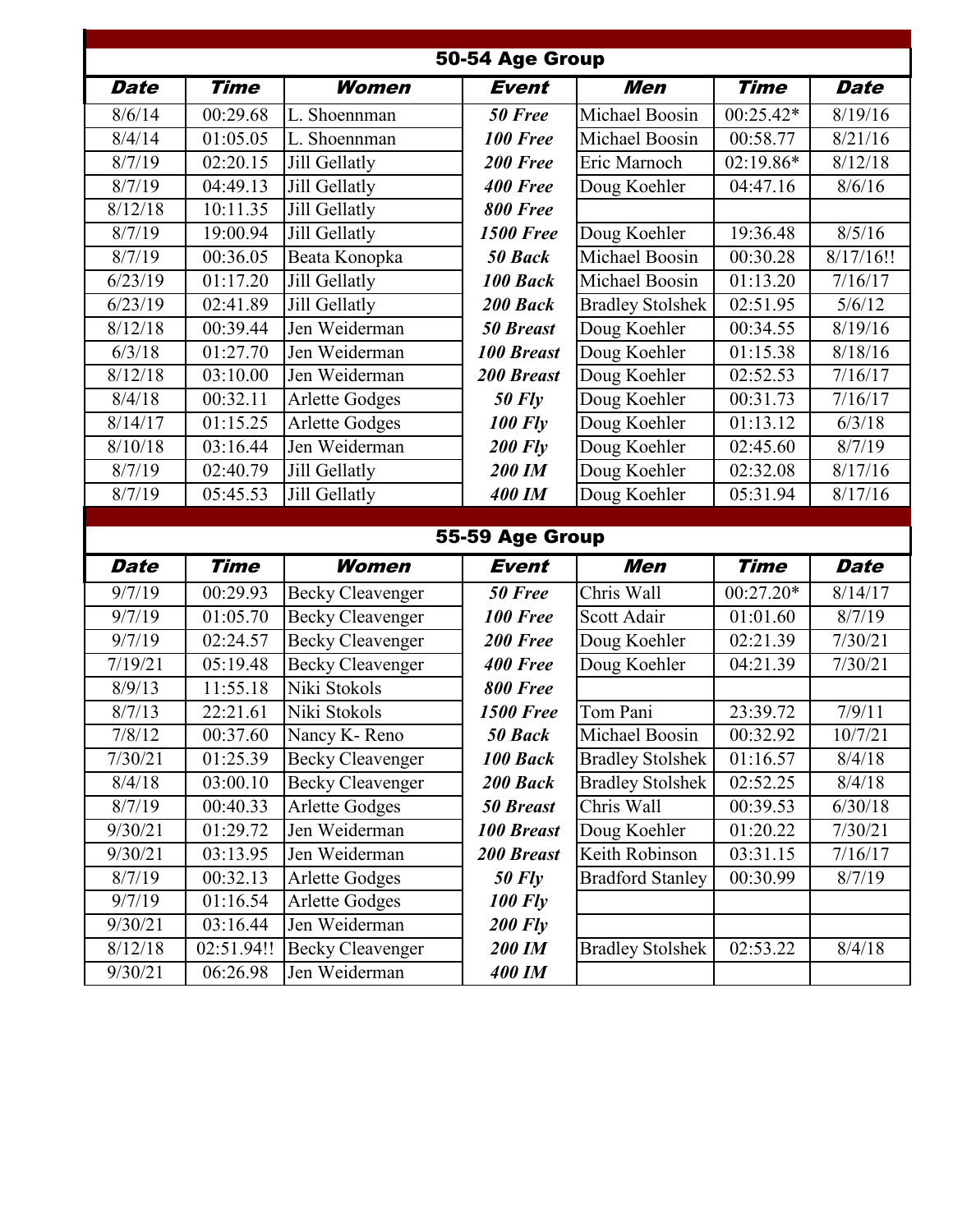|             |             |               | 60-64 Age Group   |                     |             |             |
|-------------|-------------|---------------|-------------------|---------------------|-------------|-------------|
| <b>Date</b> | <b>Time</b> | Women         | <b>Event</b>      | Men                 | <b>Time</b> | <b>Date</b> |
| 8/7/15      | 00:33.69    | Nancy K-Reno  | 50 Free           | Don Smith           | 00:27.97    | 7/30/21     |
| 8/7/19      | 01:16.68    | Denise Hearst | <b>100 Free</b>   | Robert Rosen        | 01:05.78    | 6/10/12     |
| 8/14/17     | 02:49.40    | Niki Stokols  | 200 Free          | Mark Buckley        | 02:31.41    | 8/18/16     |
| 8/14/17     | 05:54.23    | Niki Stokols  | 400 Free          | Doug Kajiwara       | 05:02.34    | 7/30/21     |
| 8/14/17     | 11:45.53    | Niki Stokols  | 800 Free          | <b>Robert Rosen</b> | 11:16.40    | 8/9/13      |
| 8/7/19      | 21:52.46    | Denise Hearst | <b>1500 Free</b>  | Doug Kajiwara       | 19:53.82    | 7/30/21     |
| 8/8/15      | 00:37.38    | Nancy K-Reno  | 50 Back           | Doug Kajiwara       | 00:35.07    | 7/30/21     |
| 8/9/15      | 01:26.89    | Nancy K-Reno  | 100 Back          | Doug Kajiwara       | 01:14.08    | 7/30/21     |
| 8/7/19      | 03:15.73    | Denise Hearst | 200 Back          | Robert Rosen        | 03:23.55    | 7/9/11      |
| 8/9/15      | 00:45.58    | Nancy K-Reno  | <b>50 Breast</b>  | Keith Robinson      | 00:38.06    | 7/28/18     |
|             |             |               | <b>100 Breast</b> | Keith Robinson      | 01:28.34    | 8/7/19      |
|             |             |               | <b>200 Breast</b> | Keith Robinson      | 03:26.37    | 8/12/18     |
| 7/30/21     | 00:40.41    | Helen Cox     | <b>50 Fly</b>     | Mark Buckley        | 00:31.45    | 8/9/15      |
| 7/30/21     | 01:37.75    | Helen Cox     | <b>100 Fly</b>    | Mark Buckley        | 01:19.91    | 7/11/15     |
|             |             |               | <b>200 Fly</b>    | Mark Buckley        | 03:31.92    | 8/15/15     |
| 8/9/15      | 03:36.09    | Nancy K-Reno  | 200 IM            | Mark Buckley        | 03:04.61    | 8/19/16     |
|             |             |               | <b>400 IM</b>     |                     |             |             |
|             |             |               |                   |                     |             |             |
|             |             |               | 65-69 Age Group   |                     |             |             |
| <b>Date</b> | <b>Time</b> | Women         | <b>Event</b>      | Men                 | <b>Time</b> | <b>Date</b> |
| 6/22/14     |             |               |                   |                     |             |             |
|             | 00:39.95    | Diane Smith   | 50 Free           | Mark Buckley        | 00:29.71    | 8/12/18     |
| 6/22/14     | 01:36.23    | Diane Smith   | <b>100 Free</b>   | Mark Buckley        | 01:07.35    | 8/12/18     |
| 8/9/13      | 04:00.29    | Diane Smith   | 200 Free          | Mark Buckley        | 02:35.80    | 8/4/18      |
|             |             |               | 400 Free          | Mark Buckley        | 05:52.87    | 6/3/18      |
|             |             |               | 800 Free          | Robert Rosen        | 11:56.73    | 8/7/16      |
|             |             |               | <b>1500 Free</b>  | Mark Buckley        | 22:52.37    | 6/30/18     |
| 8/9/13      | 00:51.56    | Diane Smith   | 50 Back           | Mark Buckley        | 00:37.20    | 8/4/18      |
| 6/11/11     | 01:59.69    | Diane Smith   | 100 Back          | Mark Buckley        | 01:29.72    | 6/28/19     |
|             |             |               | 200 Back          | Erik Sterne         | 03:20.26    | 8/14/17     |
| 8/9/13      | 00:57.13    | Diane Smith   | <b>50 Breast</b>  | Clive Edwards       | 00:36.67    | 8/7/19      |
|             |             |               | <b>100 Breast</b> | Clive Edwards       | 01:28.04    | 8/7/19      |
|             |             |               | <b>200 Breast</b> | Clive Edwards       | 03:26.07    | 8/12/18     |
|             |             |               | <b>50 Fly</b>     | Mark Buckley        | 00:32.46    | 8/12/18     |
|             |             |               | <b>100 Fly</b>    | Mark Buckley        | 01:17.93    | 8/4/18      |
|             |             |               | <b>200 Fly</b>    | Mark Buckley        | 03:40.70    | 8/4/18      |
|             |             |               | 200 IM            | Mark Buckley        | 03:13.40    | 6/28/19     |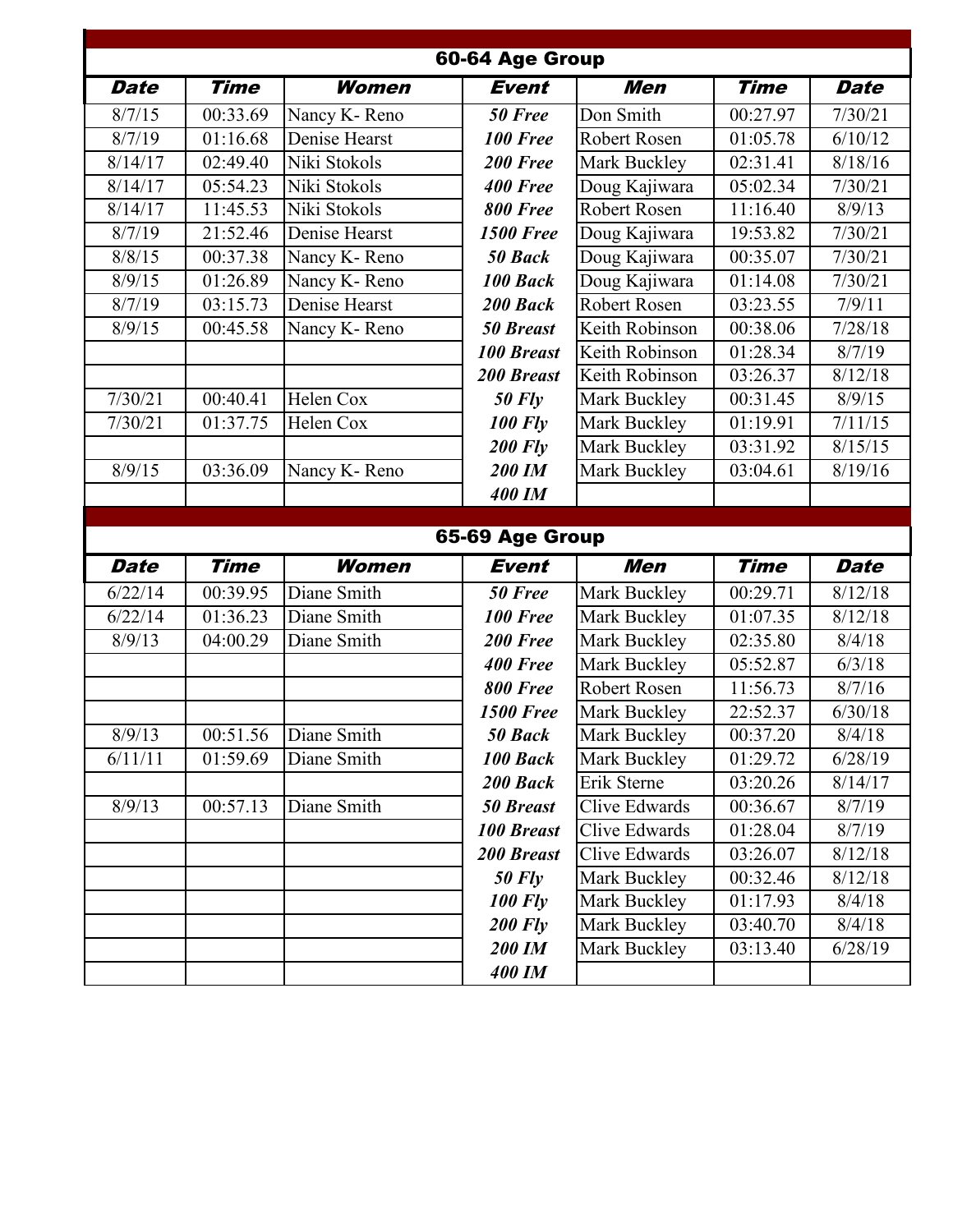|             |             |              | 70-74 Age Group   |                      |             |             |
|-------------|-------------|--------------|-------------------|----------------------|-------------|-------------|
| <b>Date</b> | <b>Time</b> | Women        | <b>Event</b>      | Men                  | <b>Time</b> | <b>Date</b> |
| 8/12/18     | 00:40.74    | Diane Smith  | 50 Free           | Frank Freeman        | 00:34.27    | 8/7/15      |
| 8/12/18     | 01:37.55    | Diane Smith  | <b>100 Free</b>   | Frank Freeman        | 01:19.80    | 7/11/15     |
| 7/16/17     | 03:39.15    | Diane Smith  | 200 Free          | Frank Freeman        | 02:51.07    | 8/9/15      |
|             |             |              | 400 Free          | Frank Freeman        | 06:12.29    | 8/8/15      |
|             |             |              | <b>800 Free</b>   | Frank Freeman        | 13:19.97    | 6/28/15     |
|             |             |              | <b>1500 Free</b>  | <b>Frank Freeman</b> | 25:03.40    | 8/6/15      |
| 8/12/18     | 00:52.89    | Diane Smith  | 50 Back           | Lloyd Johnson        | 00:50.67    | 8/12/12     |
| 8/6/17      | 01:59.22    | Diane Smith  | 100 Back          | Frank Freeman        | 01:5404     | 6/3/18      |
|             |             |              | 200 Back          |                      |             |             |
| 8/6/17      | 00:56.01    | Diane Smith  | <b>50 Breast</b>  | Lloyd Johnson        | 00:43.93    | 8/12/12     |
| 8/6/17      | 02:14.01    | Diane Smith  | <b>100 Breast</b> | Lloyd Johnson        | 01:44.40    | 8/8/13      |
|             |             |              | <b>200 Breast</b> | Lloyd Johnson        | 04:00.55    | 8/19/13     |
|             |             |              | <b>50 Fly</b>     | Frank Freeman        | 00:50.10    | 8/6/16      |
|             |             |              | <b>100 Fly</b>    |                      |             |             |
|             |             |              | $200$ Fly         |                      |             |             |
|             |             |              | 200 IM            |                      |             |             |
|             |             |              | <b>400 IM</b>     |                      |             |             |
|             |             |              |                   |                      |             |             |
|             |             |              | 75-79 Age Group   |                      |             |             |
| <b>Date</b> | <b>Time</b> | <b>Women</b> | <b>Event</b>      | <b>Men</b>           | <b>Time</b> | <b>Date</b> |
|             |             |              | 50 Free           |                      |             |             |
|             |             |              | <b>100 Free</b>   |                      |             |             |
|             |             |              | 200 Free          |                      |             |             |
|             |             |              | 400 Free          |                      |             |             |
|             |             |              | 400 Free          |                      |             |             |
|             |             |              | <b>1500 Free</b>  |                      |             |             |
|             |             |              | 50 Back           |                      |             |             |
|             |             |              | 100 Back          |                      |             |             |
|             |             |              | 200 Back          |                      |             |             |
|             |             |              | <b>50 Breast</b>  |                      |             |             |
|             |             |              | <b>100 Breast</b> |                      |             |             |
|             |             |              | 200 Breast        |                      |             |             |
|             |             |              | $50$ Fly          |                      |             |             |
|             |             |              | <b>100 Fly</b>    |                      |             |             |
|             |             |              | <b>200 Fly</b>    |                      |             |             |
|             |             |              | 200 IM            |                      |             |             |